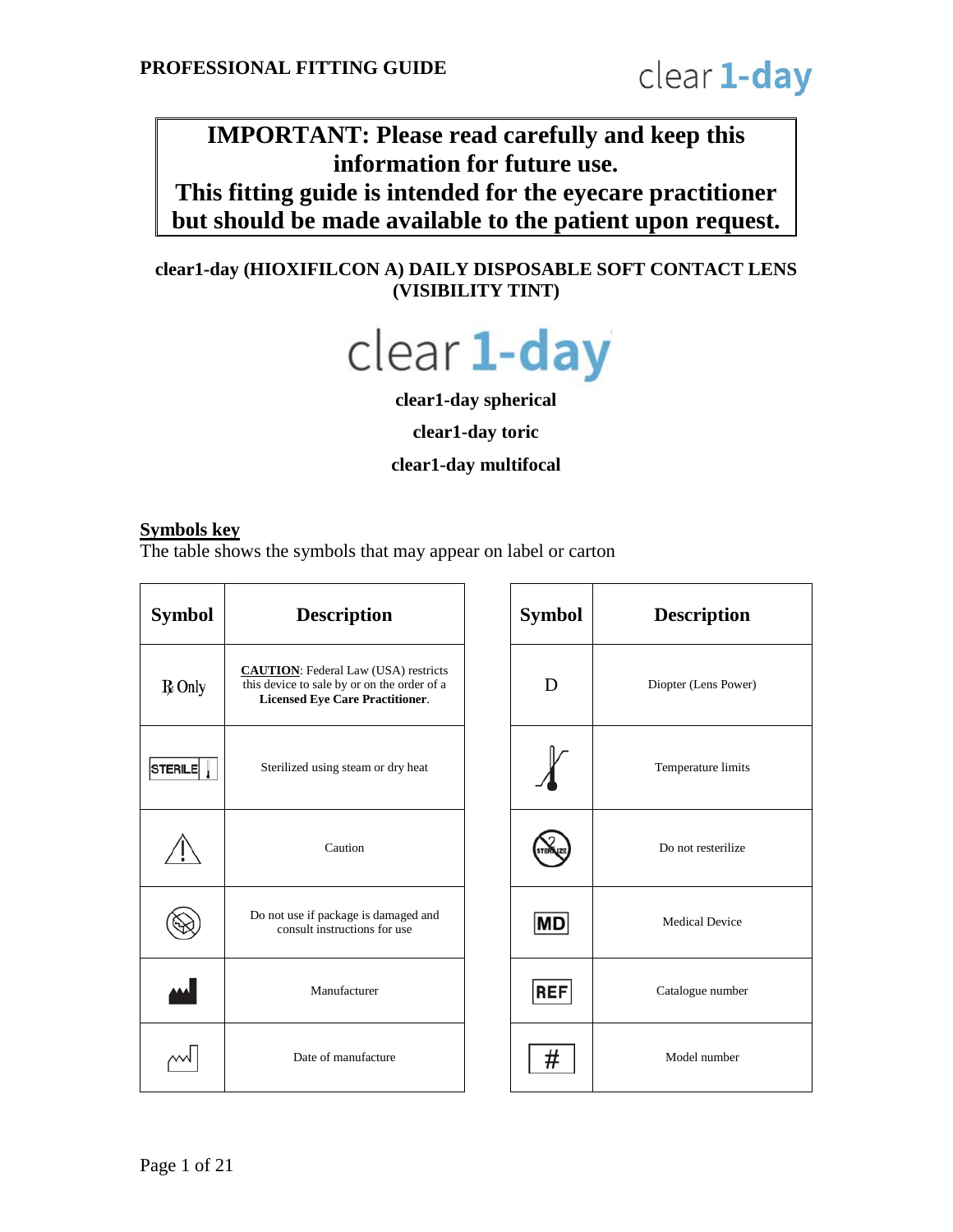# clear 1-day

| EC  <br><b>REP</b> | Authorized Representative in European<br>Community                         |  | <b>UDI</b> | Unique Device Identifier      |
|--------------------|----------------------------------------------------------------------------|--|------------|-------------------------------|
| LOT                | Batch code (Lot number)                                                    |  |            | Single sterile barrier system |
|                    | Use by date (Expiry date)                                                  |  |            | Keep dry                      |
| $\mathbf{i}$       | Consult instructions for use or consult<br>electronic instructions for use |  |            | Keep away from sunlight       |
| $C \in$            | European conformity sign                                                   |  |            | Fragile, Handle with care     |
| BC                 | <b>Base Curve</b>                                                          |  |            | Do not reuse                  |
| <b>DIA</b>         | Diameter                                                                   |  |            | Recyclable material           |
|                    | Importer                                                                   |  |            |                               |

# *CAUTION: FEDERAL LAW RESTRICTS THIS DEVICE TO SALE BY OR ON THE ORDER OF A LICENSED PRACTITIONER.*



*Trademarks used in this document are owned by Clearlab SG Pte. Ltd. Except otherwise stated, all the trademarks indicated as registered in this document are registered in Singapore and may also be registered in other jurisdictions.*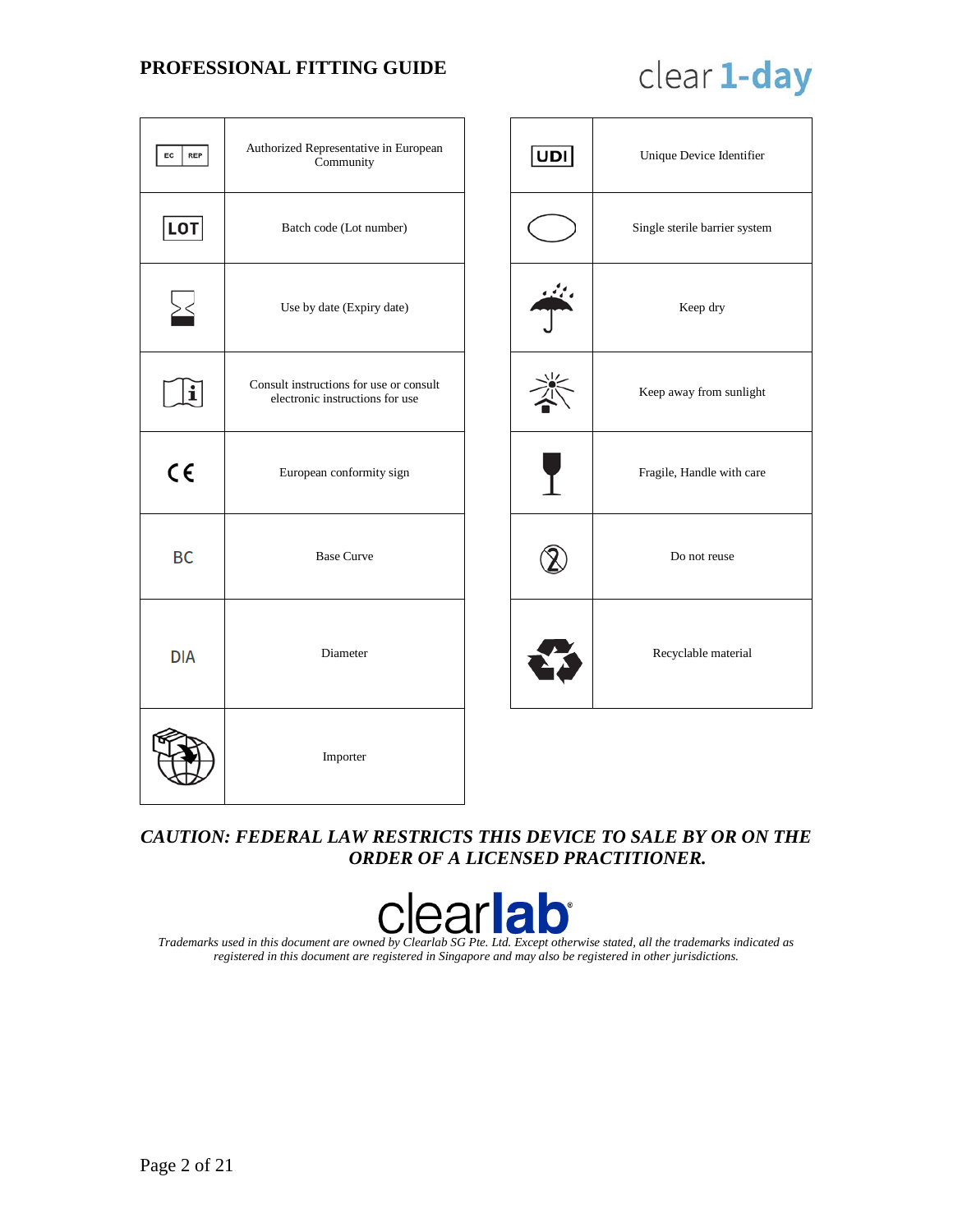

# **Table of Contents**

| <b>ACTION:</b>         |  |
|------------------------|--|
|                        |  |
|                        |  |
|                        |  |
|                        |  |
|                        |  |
|                        |  |
|                        |  |
|                        |  |
|                        |  |
| <b>FOLLOW UP CARE:</b> |  |
|                        |  |
|                        |  |
|                        |  |
|                        |  |
|                        |  |
| CLEANING:              |  |
|                        |  |
|                        |  |
|                        |  |
|                        |  |
|                        |  |
|                        |  |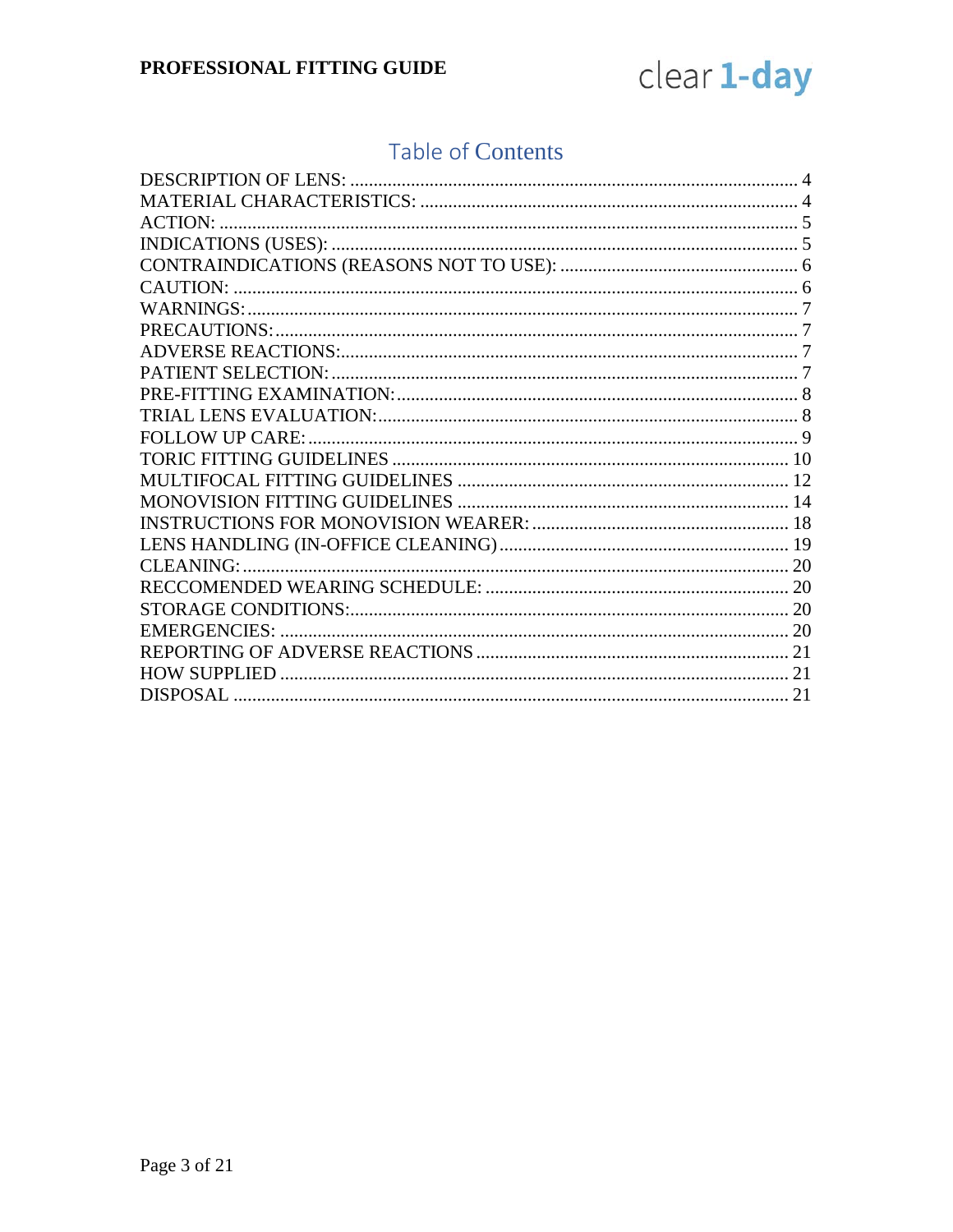

#### <span id="page-3-0"></span>DESCRIPTION OF LENS:

The **clear1-day (Hioxifilcon** A) **Daily Disposable soft contact lenses** are available in spherical, toric, and multifocal lens designs. The hydrophilic nature of this material allows the lens to become soft and pliable when immersed in an aqueous solution.

#### <span id="page-3-1"></span>MATERIAL CHARACTERISTICS:

The non-ionic lens material, (Hioxifilcon A) is a random co-polymer of 2-hydroxyethyl methacrylate and glycerol methacrylate cross-linked with ethylene glycol dimethacrylate. It consists of 42% Hioxifilcon A and 58% water by weight when immersed in a buffered saline solution. The lens is available with a pale blue visibility handling tint, color additive 'Reactive Blue 4' 21CFR Part 73.3121. The Hioxifilcon A name has been adopted by the United States Adopted Names Council (USAN).

In the hydrated state, the lens conforms to the curvature of the eye covering the cornea and extending slightly beyond the limbus forming a colorless, transparent optical surface. The hydrophilic properties of the lens require that it be maintained in a fully hydrated state in a solution compatible with the eye. If the lens dries out, it will become hard and appear somewhat wrapped however, it will return to its proper configuration when completely rehydrated in the proper storage solution.

The hydrophilic characteristics allows aqueous solutions to enter the lens and in its fully hydrated state and the lens are approximately 58% water by weight.

The physical properties of the lens are:

| 1.4011(wet)                                                                              |
|------------------------------------------------------------------------------------------|
| $> 95\%$                                                                                 |
| Hydrophilic & non-ionic                                                                  |
| 58% $(\pm 2.0\%)$                                                                        |
| 25.38 x 10 <sup>-11</sup> (cm <sup>2</sup> /sec) (mlO <sub>2</sub> /ml x mmHg), (revised |
| FATT method) for Spherical Lens                                                          |
| $25 \times 10^{-11}$ (cm <sup>2</sup> /sec) (mlO <sub>2</sub> /ml x mmHg), (revised      |
| FATT method) for Toric Lens & Multifocal lens                                            |
|                                                                                          |

The **clear1-day (spherical)** Daily Disposable soft contact lenses are available in the following dimensions: following dimensions:

| 14.00mm to 14.40 mm                                           |
|---------------------------------------------------------------|
| $0.090$ mm $\pm$ 0.020 mm @ -3.00D (varies with power)        |
| 8.60mm to 9.00mm (for power range of $+4.00D$ to<br>$+6.00D)$ |
| 8.50mm to 8.90mm (for power range of -10.00D to<br>$+3.75D)$  |
| $+0.25D$ to $+6.00D$ in 0.25 D increment                      |
|                                                               |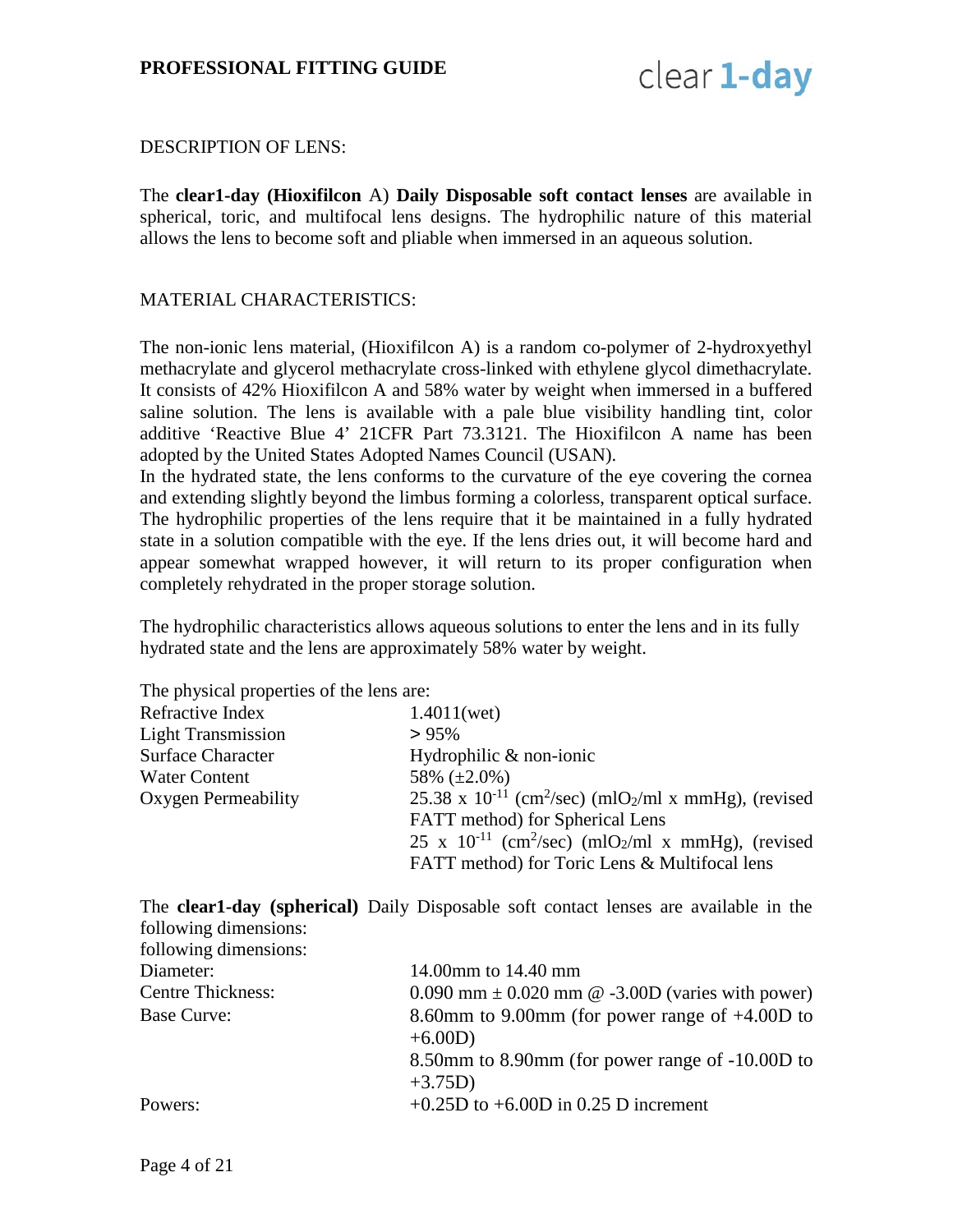

0.00D^ to -6.00D Diopters in 0.25 D increment -6.50D to -10.00 D in 0.50 D increment

The **clear1-day toric** Daily Disposable soft contact lenses are available in the following dimensions:

| Diameter:                | 14.20mm to 14.60mm                                     |
|--------------------------|--------------------------------------------------------|
| <b>Centre Thickness:</b> | $0.110$ mm $\pm$ 0.020 mm @ -3.00D (varies with power) |
| Base Curve:              | 8.30mm to 8.70 mm                                      |
| Powers:                  | $+4.00D$ to $+0.25D$ in 0.25 D increment               |
|                          | $0.00D^$ to -6.00D in 0.25 D increment                 |
|                          | $-6.50D$ to $-10.00D$ in 0.50 D increment              |
|                          | $+4.50D$ to $+6.00D$ in 0.50D increment                |
| Cylinder:                | $-0.75D, -1.25D, -1.75D, -2.25D$                       |
| Axis:                    | $10^{\circ}$ to $180^{\circ}$ (in $10^{\circ}$ step)   |

The **clear1-day multifocal** Daily Disposable soft contact lenses are available in the following dimensions:

| 14.00 mm to 14.40mm                                  |
|------------------------------------------------------|
| 0.090 mm $\pm$ 0.020 mm @ -3.00D (varies with power) |
| 8.50mm to 8.90mm                                     |
| $+6.00D$ to $+0.25D$ in 0.25 D increment             |
| $0.00D^$ to -6.00D in 0.25 D increment               |
| $-6.50D$ to $-10.00D$ in 0.50 D increment            |
| $+1.00D, +1.50D, +2.00D, +2.50D$                     |
|                                                      |

#### <span id="page-4-0"></span>ACTION:

In its hydrated state, the **clear1-day (Hioxifilcon** A) **Daily Disposable Soft Contact**  Lens, when placed on the cornea, acts as a corrective refracting medium (except for plano lenses) to focus light rays on the retina.

#### <span id="page-4-1"></span>INDICATIONS (USES):

The **clear1-day (spherical)** Daily Disposable Soft Contact Lens is indicated for daily wear single use only for the optical correction (except for plano lenses) of refractive ametropia (myopia and hyperopia) in phakic and aphakic persons with non-diseased eyes who may have 1.00D or less of astigmatism.

The **clear1-day toric** Daily Disposable Soft Contact Lens is indicated for daily wear single use only for the optical correction of refractive ametropia (myopia and hyperopia)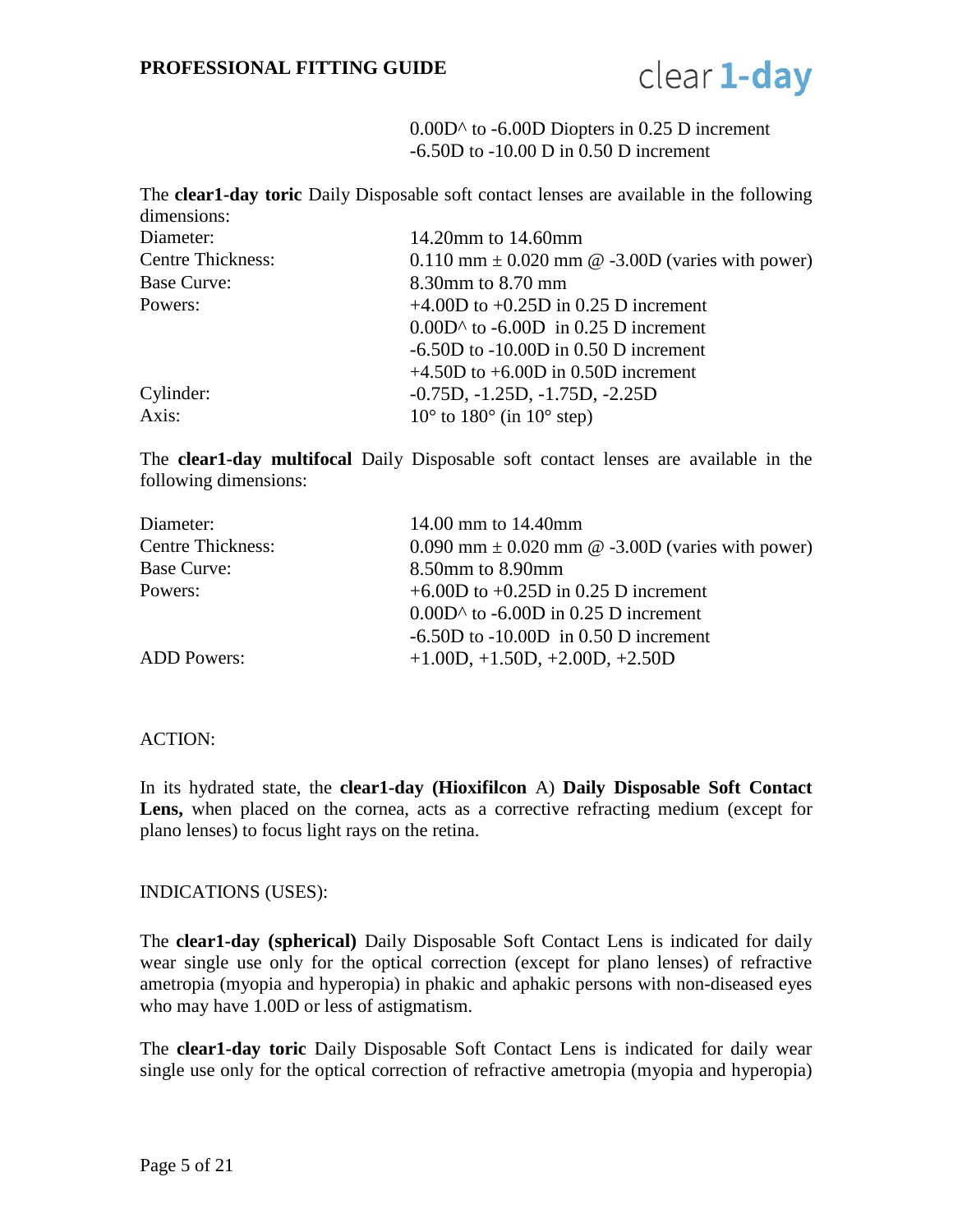

in phakic and aphakic persons with non-diseased eyes who may have 7.00D or less of astigmatism.

The **clear1-day multifocal** Daily Disposable Soft Contact Lens is indicated for daily wear single use only for the optical correction of refractive ametropia (myopia and hyperopia) and/or presbyopia in phakic and aphakic persons with non-diseased eyes who may have 1.00D or less of astigmatism.

The lens is intended to be worn once and then discarded at the end of each wearing period on a daily basis. The patient should be instructed to start the next wearing period with a new lens. Reusing daily disposable contact lenses can increase the risk of infection, dryness, and discomfort.

The target population for the use of this device is adults of 18 years or older. There is no clinical data to support the use of clear1-day by individuals under 18 years of age. Use of this device by individuals less than 18 years of age is at the sole discretion of eye care professionals.

#### <span id="page-5-0"></span>CONTRAINDICATIONS (REASONS NOT TO USE):

DO NOT USE the **clear1-day (Hioxifilcon** A) **Daily Disposable Soft Contact Lens**  when any of the following conditions are present:

- Acute and subacute inflammation or infection of the anterior chamber of the eye.
- Any eye disease, injury, or abnormality that affects the cornea, conjunctiva, or eyelids.
- Severe insufficiency of lacrimal secretion (dry eyes).
- Corneal hypoesthesia (reduced corneal sensitivity), if not-aphakic.
- Any systemic disease that may affect the eye or be exaggerated by wearing contact lens.
- Allergic reactions of ocular surfaces or adnexa that may be induced or exaggerated by wearing contact lens or use of contact lens solutions.
- Any active corneal infection (bacterial, fungi, or viral).
- If eyes become red or irritated.
- Patients unable to follow the daily disposable lens care schedule
- Advise patient not to wear **clear1-day (Hioxifilcon** A) **Daily Disposable Soft Contact Lens** while sleeping.

#### <span id="page-5-1"></span>CAUTION:

Due to the small number of patients enrolled in clinical investigations of lenses, all refractive powers, design configurations, or lens parameters available in the lens material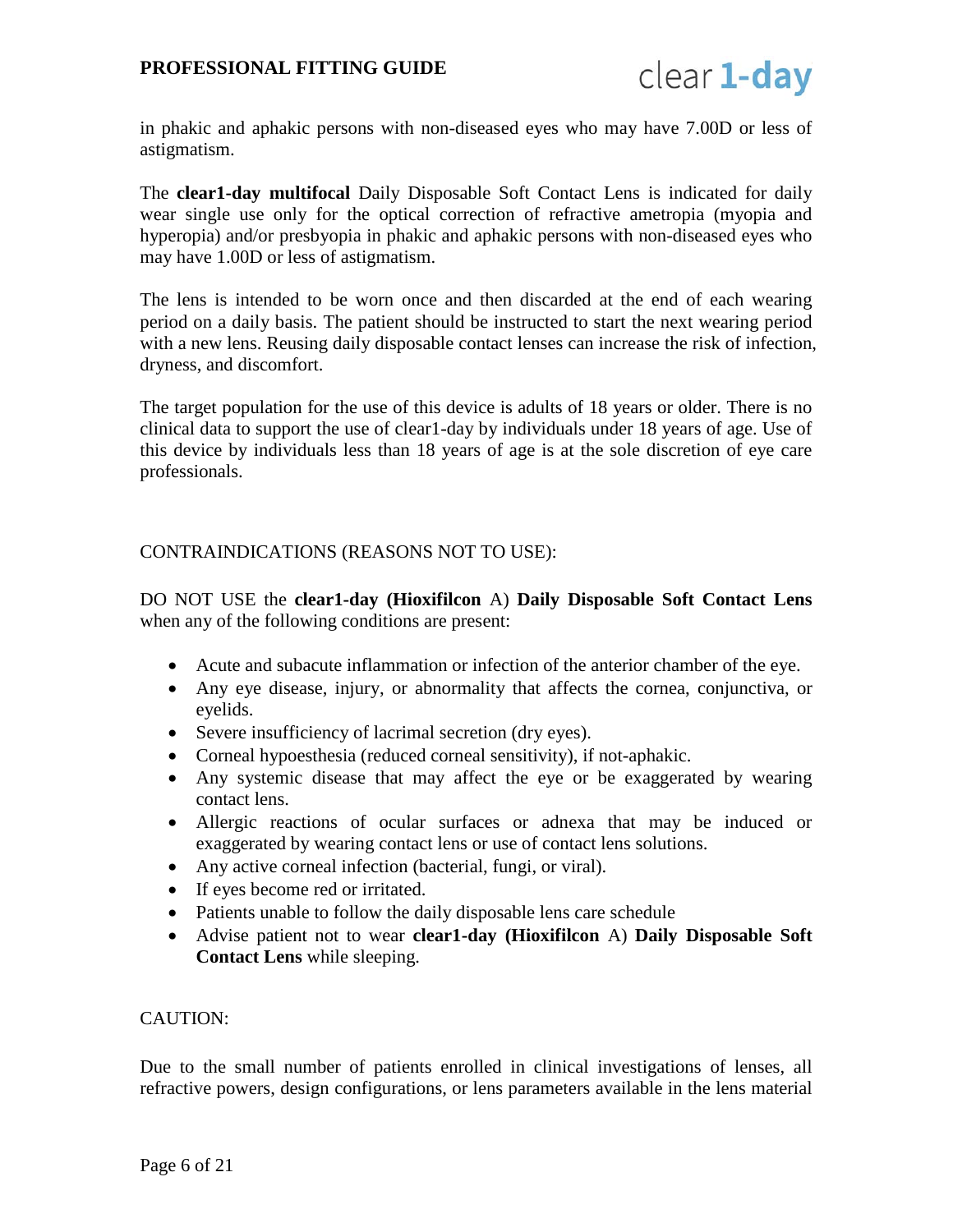

were not evaluated in significant numbers. Consequently, when selecting an appropriate lens design and parameter, the eyecare practitioner should consider all characteristics of the lens that can affect lens performance and ocular health, including oxygen permeability, wettability, central and peripheral thickness, and optic zone diameter.

The potential impact of these factors on the patient's ocular health must be carefully weighed against the patient's need for refractive correction. Therefore, the continuing ocular health of the patient and the lens performance on the eye should be carefully monitored by the prescribing eyecare practitioner.

#### <span id="page-6-0"></span>WARNINGS:

Please refer to Warnings in the Package Insert.

#### <span id="page-6-1"></span>PRECAUTIONS:

Please refer to Precautions in the Package Insert.

#### <span id="page-6-2"></span>ADVERSE REACTIONS:

Please refer to Adverse Reactions in the Package Insert.

#### <span id="page-6-3"></span>PATIENT SELECTION:

Patients selected to wear these lenses should be chosen based on:

- − Motivation to wear lenses
- − General health
- − Ability to follow instructions regarding lens handling and wearing
- − Ability to adhere to a recommended care regimen
- − Ability to understand the benefits and risk of lens wear

Patients who do not meet the above criteria should not be provided with **clear1-day (Hioxifilcon A) Daily Disposable Soft Contact Lens**. Patient communication is vital. All necessary precautions and warnings should be discussed and understood by the patient *(review Package Insert with the patient.)*

Failure to follow handling and wearing instructions could lead to serious eye infections, which might result in corneal ulcers.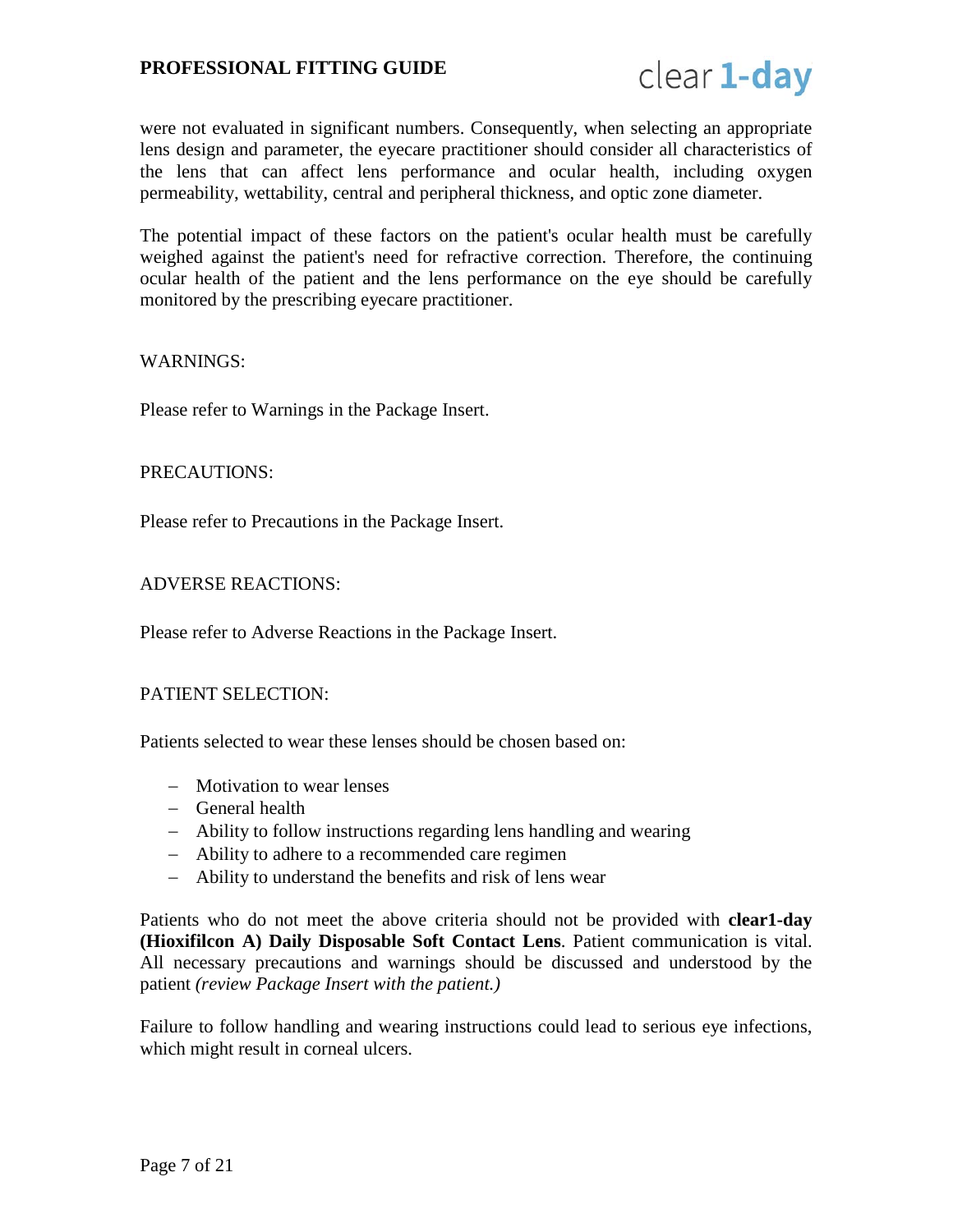

#### <span id="page-7-0"></span>PRE-FITTING EXAMINATION:

A thorough case history is crucial to determine patient's needs and expectations as well as rule out contraindications to contact lens wear described in the Package Insert.

The initial selection of trial lens should be preceded by a complete eye examination that includes, but is not limited to, the measurement of distance and near visual acuity, distance and near refractive prescription, keratometry and slit lamp examination.

#### <span id="page-7-1"></span>TRIAL LENS EVALUATION:

Following initial power selection, a trial lens should be placed on the eye for assessment of lens fit and comfort, and final power verification.

#### 1. Initial Power Selection

A spectacle refraction should be performed to establish the patient's baseline refractive status and to guide in the selection of the appropriate lens power. The spherical equivalent refraction is determined as follows:

| Spherical Equivalent   | $=$ Sphere power + Cylinder Power/2 |
|------------------------|-------------------------------------|
| Example: Spectacle Rx: | $-2.50D - 1.00 \times 180$          |
| Spherical Equivalent:  | $-2.50D + -0.50D = -3.00D$          |

Remember to compensate for vertex distance if the refraction is greater than  $\pm 4.00D$ .

#### 2. Trial Lens Fitting

The trial lens should be placed on each of the patient's eyes. Allow the lenses to settle on the eyes for approximately 5 to 10 minutes. This allows time for the patient to adapt to the lenses and time for the lens to equilibrate.

1) Criteria of a Well-Fitted Lens

The criteria of a well fitted lens is one which centers easily after a blink, bridges the limbus, and extends onto the sclera about 1.25mm, lags downward about 1.0 to 1.5 mm on upward gaze and does not move excessively as a result of blinking or exaggerated eye movements.

After the trial lens has settled on the eye (5-10 minutes), manipulate the lens using lid pressure and observe for indications of excessive tightness. The lens should move freely and easily with slightest pressure and return to the centered position when released.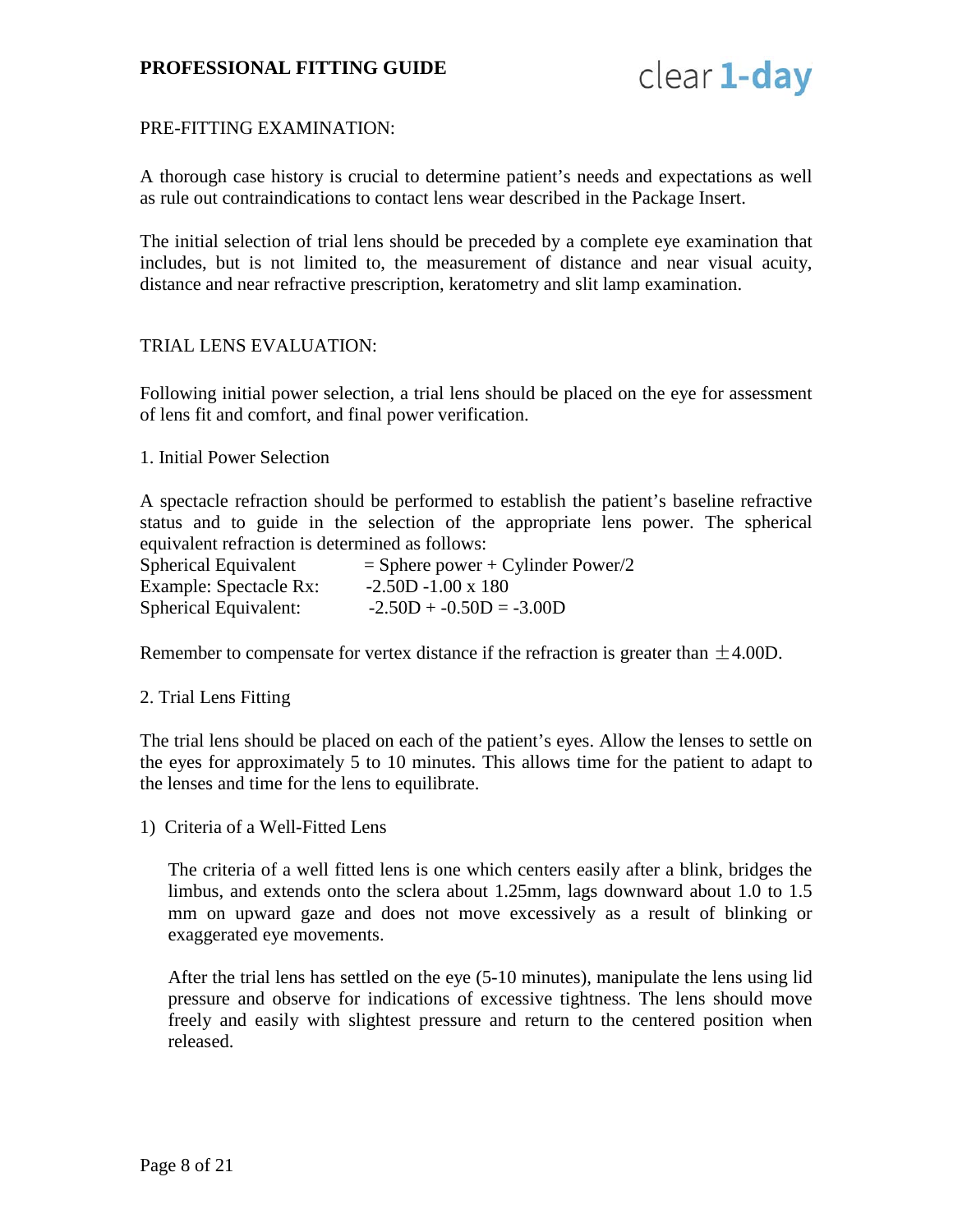

Movement of the lens on the eye is very important in assessing the fit and performance of the lens. In primary gaze, slight vertical post-blinking lens movement should occur. On upward gaze, the lens should sag approximately 1-1.5 mm.

2) Characteristics of a Tight (Steep) Lens

A tight (steep) lens does not move easily on the cornea with slight pressure.

3) Characteristics of a Loose (Flat) Lens

A loose (flat) lens sags more than 2.0 mm on upward gaze.

3. Final Lens Power

After the characteristics of a well-fitted lens have been satisfied, the spherical overrefraction should be combined with the trial lens power to determine the final lens prescription.

Example: Trial Lens: -5.00D Over-refraction: -0.25D Final Lens Power: -5.25D

If vision is acceptable, perform a slit lamp examination to assess adequate fit (centration and movement). If fit is acceptable dispense the lenses instructing the patient to return in one week for assessment.

#### <span id="page-8-0"></span>FOLLOW UP CARE:

- 1. Follow-up examinations are recommended by the eyecare practitioner, they are necessary to ensure continued successful contact lens wear.
- 2. Prior to a follow up examination, the contact lens should be worn for at least one continuous hour and the patient should be asked to identify any problems which might be occurring related to contact lens wear.
- 3. With lenses in place on the eyes, evaluate the fitting performance to assure the criteria of a well-fitted lens continue to be satisfied. Examine the lenses closely for surface deposition and/or damage.
- 4. After the lens removal, conduct a thorough bio-microscopy examination.
	- a. The presence of vertical corneal striate in the posterior central cornea and/ or cornea neovascularization is indicative of excessive corneal edema.
	- b. The presence of corneal staining and*/* or limbal-conjunctival hyperemia can be indicative of an unclean lens, a reaction to solution preservatives, excessive lens wear and/ or a poorly fitting lens.
	- c. Papillary conjunctival changes may be indicative of an unclean and *I* or damaged lens.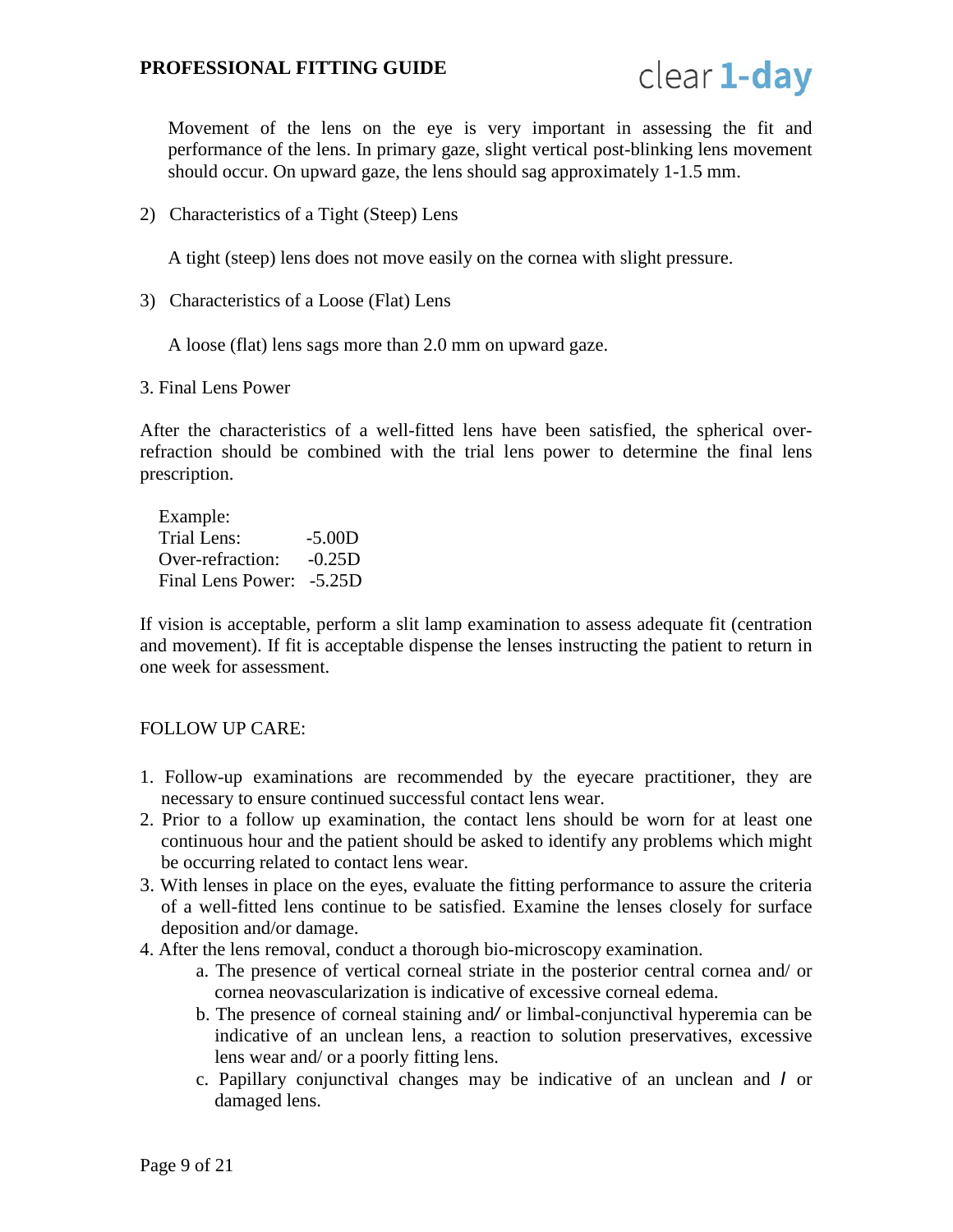

If any of the above observations are considered as abnormal, various professional judgments are necessary to alleviate the problem and restore the eye to its optimal conditions. If the **Criteria of a Well-Fitted Lens** is not satisfied during any follow-up examinations, the patient should be refitted with a more appropriate lens.

#### FOLLOW - UP EXAMINATIONS

- Within one week of lens dispensing
- After three weeks of lens wear
- After seven weeks of lens wear
- After each six-month period of lens wear

#### <span id="page-9-0"></span>TORIC FITTING GUIDELINES

Although most aspects of the fitting procedure are identical for all types of soft contact lenses, including torics, there are some additional steps and/or rules to follow to assure the proper fit of toric lenses.

The only new steps that must be followed for **clear1-day toric** Daily Disposable soft contact lenses are that you must determine the stability, repeatability, and drift angle of the lens axis so that you can prescribe the correct lens axis for your patient.

- 1. How to determine Lens Cylinder and Axis Orientation for clear1-day toric Daily Disposable soft contact lenses.
	- 1) Locate the Orientation Mark

To help determine the proper orientation of the toric lens, you will find one mark about 1mm from the lens edge representing the vertical position of the lens at 6 o'clock. You will need a biomicroscope and a 1mm or 2mm parallelepiped to highlight the mark when the lens is fitted to the eye. There are a number of techniques which you can use to improve the visibility of the 6 o'clock mark. With your parallelepiped and medium magnification (10x or 15x), slowly pan down the lens, looking just below the direct illumination at the retro illuminated area. Backlighting the mark this way should make it more visible. Sometimes manipulating the lower lid may be necessary to uncover the mark.

2) Observe Lens Rotation and Stability

Observe the position and stability of the 6 o'clock mark. The 6 o'clock mark is not a "must" however; the absolute requirement is that the axis position be stable and repeatable.

The mark may stabilize somewhat left or right (drift) of the vertical meridian and still enable you to fit a toric lens for that eye, as long as the lens always returns to the same "drift axis" position after settling. The deviation can be compensated for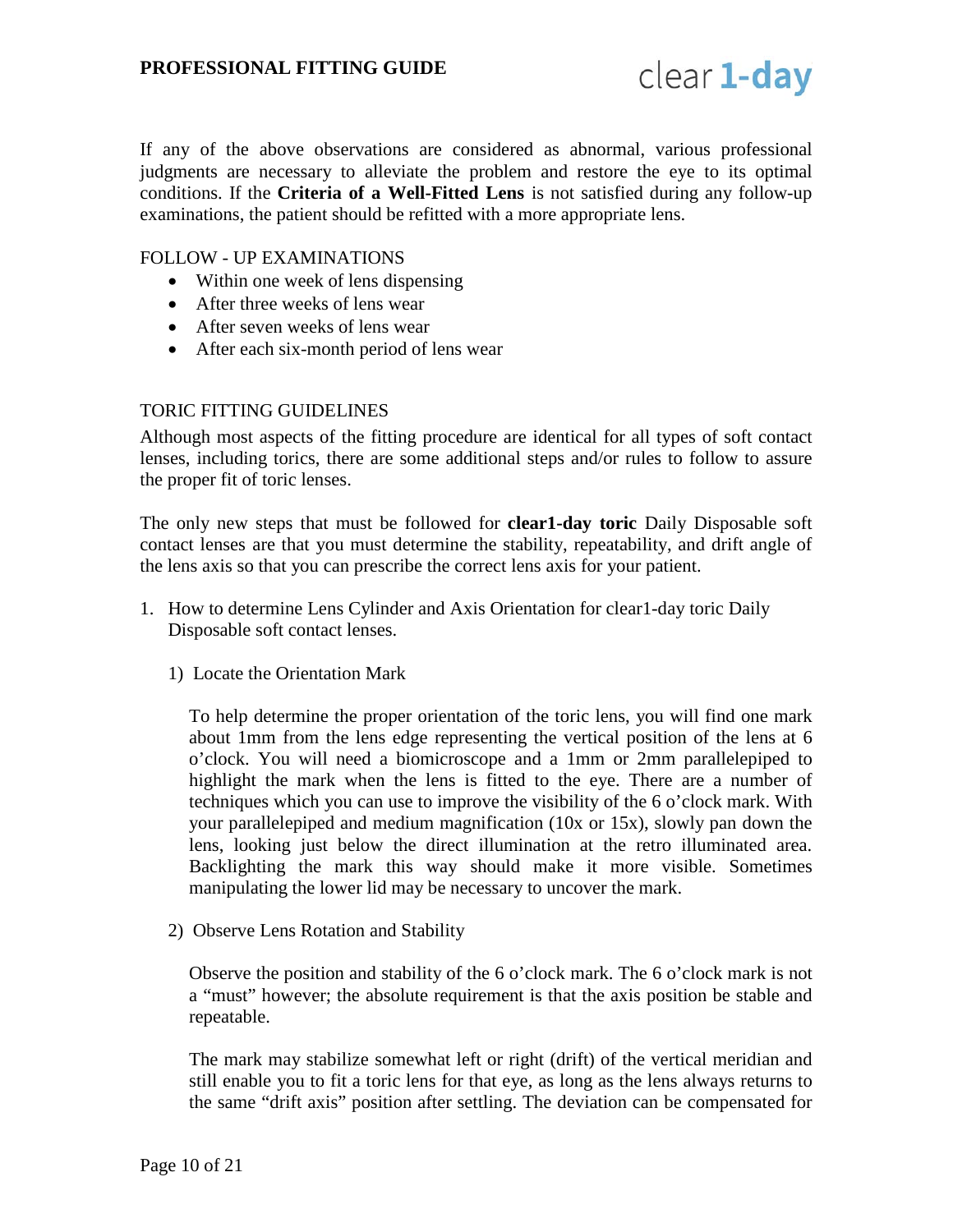

in the final prescription. Your objective is to ensure that whatever position the initial lens assumes near 6 o'clock, this position must be stable and repeatable. With full eye movement or heavy blink, you may see the marks swing away, but they must return quickly to the original stable position. If the lens does not return quickly, you may need to select a different lens.

3) Assessing Rotation

Imagine the eye as a clock dial and every hour represents a 30o interval. If the orientation mark of the initial lens stabilizes somewhat left or right of the vertical position, the final lens will orient on the eye with the same deviation. You can use an axis reticule in the slit lamp or use a line-scribed lens in a spectacle trial frame to measure or estimate the "drift angle" of the cylinder axis.

To compensate for this "drift," measure or estimate the "drift," then add or subtract it from the refractive axis to determine the correct cylinder axis. Use the LARS (Left Add, Right Subtract) method to determine which direction to compensate.

2. How to determine the Final Lens Power for clear1-day toric Daily Disposable soft contact lenses.

When the diagnostic lens has its axis aligned in the same meridian as the patient's refractive axis, a spherocylindrical over-refraction may be performed and visual acuity determined. However, in the case of crossed axes, such as when the diagnostic lens axis is different from the patient's refractive axis, it is not advisable to overrefract because of the difficulty in computing the resultant power.

In fitting contact lenses, it is customary to prescribe the full power in the sphere. In the cylinder, however, any lens rotation is visually disturbing to the patient, so it is more practical to prescribe as weak a cylinder as possible. So, here is how to determine the final lens power.

For the Sphere:

If sphere alone or combined sphere and cylinder  $Rx > \pm 4.00D$ , compensate for vertex distance. If sphere alone or combined sphere and cylinder  $Rx \le 4.00D$ , vertex compensation is not necessary.

For the Cylinder:

Adjust the axis by the drift angle using LARS. Choose a cylinder that is  $\leq 0.25D$ from the refractive cylinder.

Example Manifest (spectacle) refraction: O.D. -3.00 -1.00 x 90 20/20 O.S. -4.75 -2.00 x 90 20/20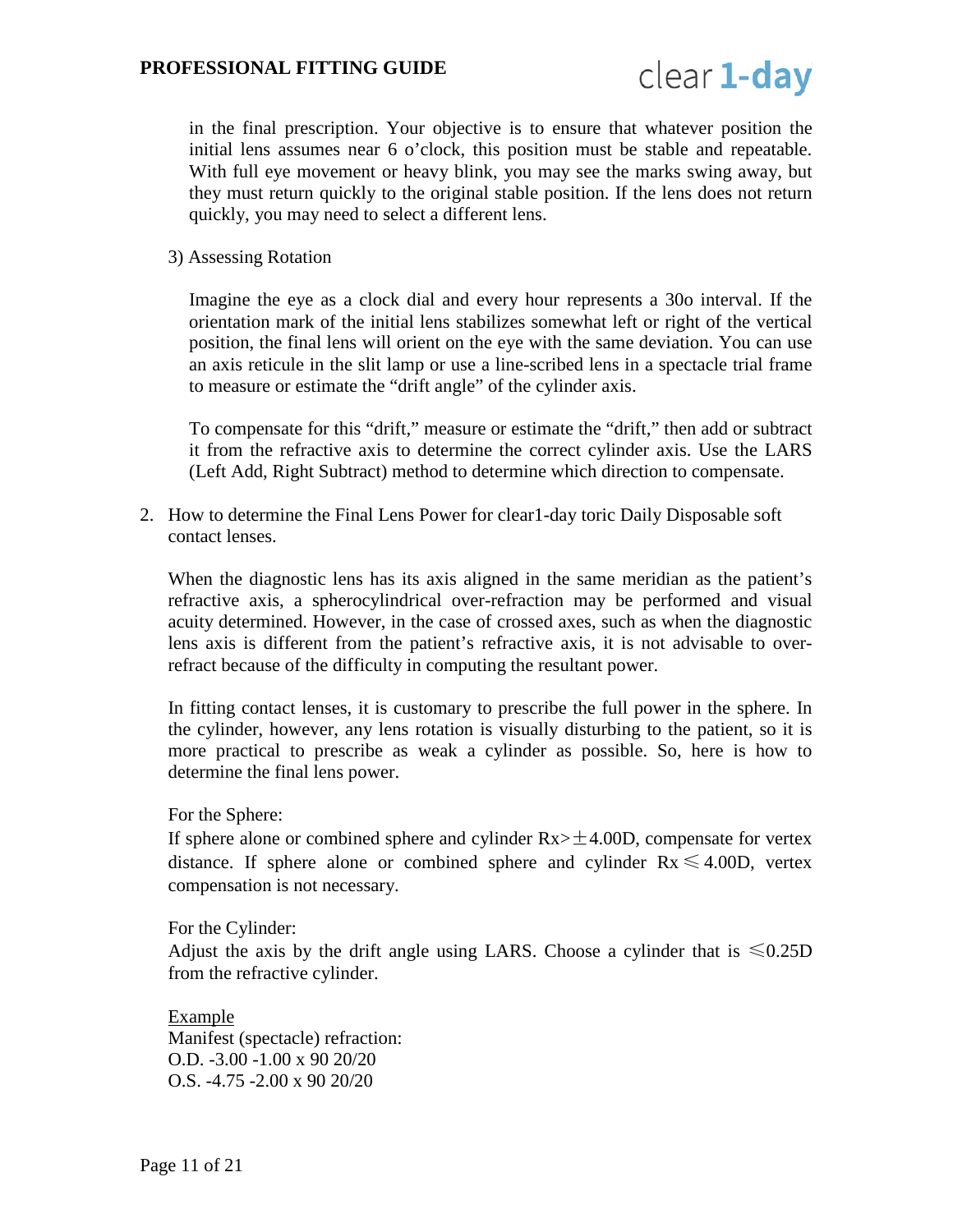

Choose a diagnostic lens of  $-3.00 -0.75 \times 90$  for the right eye and  $-4.50 -1.75 \times 90$  for the left eye, the nearest lenses available to the spherical power and axis needed. Place the lens on each eye and allow a minimum of 3 minutes for it to equilibrate. The orientation mark on the right lens rotates left from the 6 o'clock position by 10°.

The fitting indicates the following:

#### Right Eye

Compensate the 10° axis drift by adding it to the manifest refraction axis. Here is the Rx prescribed: O.D. -3.00 -0.75 x 100

# Left Eye

The lens on the left eye shows good centration, movement, and a consistent tendency for the mark to drift right by 10° from the 6 o'clock position following a forced blink.

Since the manifest refraction called for a power of -4.75D, adjust for the vertex distance and reduce the sphere by 0.25D and prescribe the -1.75D cylinder. Compensate for the  $10^{\circ}$  axis drift by subtracting it from the manifest refraction. Here is the Rx prescribed: O.S. -4.50 -1.75 x 80.

If vision is acceptable, perform a slit lamp examination to assess adequate fit (centration and movement). If fit is acceptable, dispense the lenses instructing the patient to return in one week for reassessment.

# <span id="page-11-0"></span>MULTIFOCAL FITTING GUIDELINES

1. Presbyopia Needs Assessment and Patient Education

Multifocal contact lenses may compromise vision under certain circumstances and the patient should understand that they might not find their vision acceptable in specific situations (i.e., reading a menu in a dimly lit restaurant, driving at night in rainy/ foggy conditions etc.). Therefore, caution should be exercised when the patient is wearing the correction for the first time until they are familiar with the vision provided in visually challenging environments. Occupational and environmental visual demands should be considered. If the patient requires critical visual acuity and stereopsis, it should be determined by trial whether this patient can function adequately with the **clear1-day multifocal** Daily Disposable soft contact lenses for the correction of presbyopia. **Clear1-day multifocal** Daily Disposable soft contact lenses for the correction of presbyopia may not be optimal for such activities as:

1) Visually demanding situations such as operating potentially dangerous machinery or performing other potentially hazardous activities; and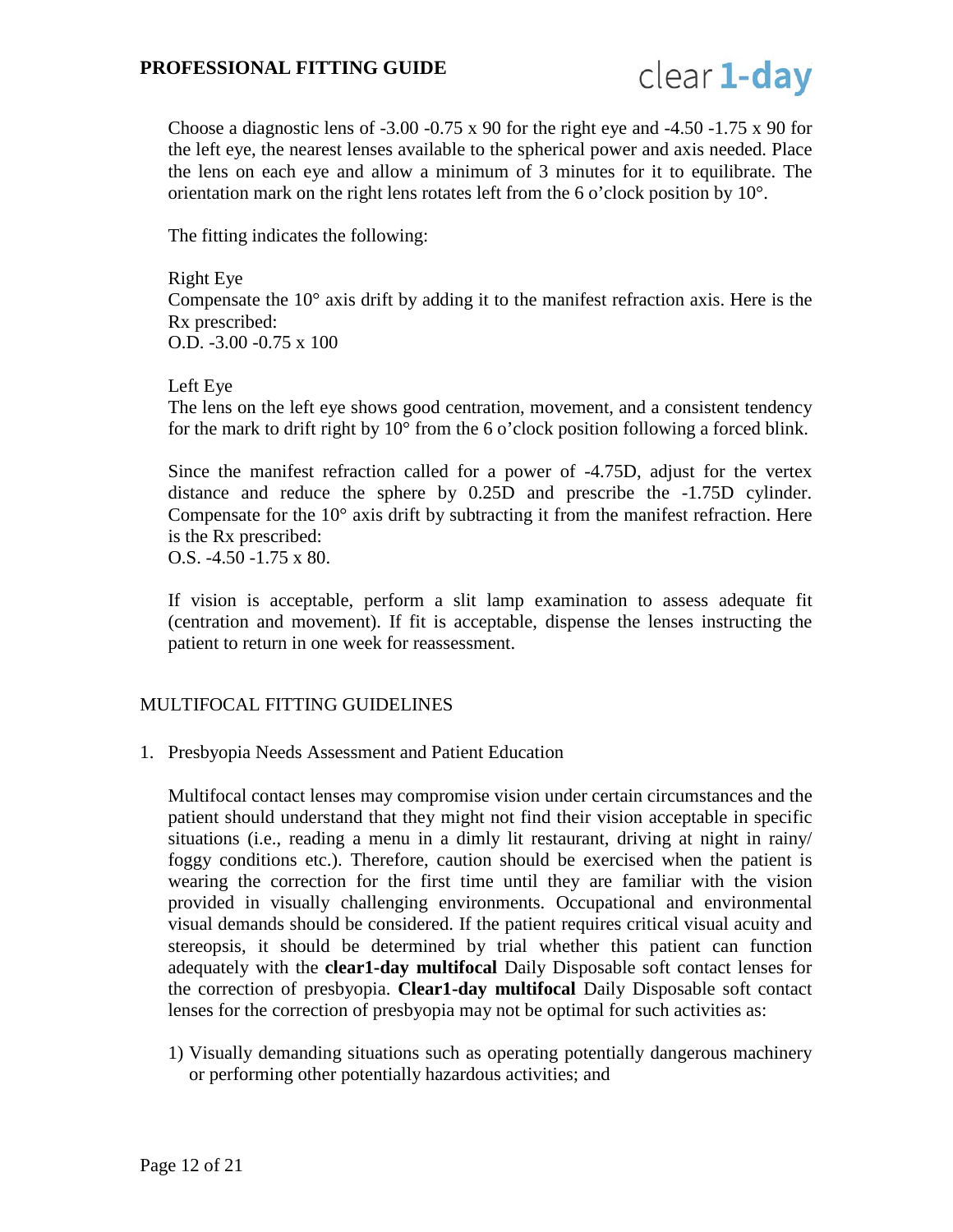

2) Driving automobiles (e.g., driving at night). Patients need to ensure they meet state driver's license requirements and should be advised to not drive with this correction OR may require that additional over correction be prescribed.

**Clear1-day multifocal** Daily Disposable soft contact lenses for the correction of presbyopia are not recommended for patients who have 1.00D or greater of refractive cylinder as this level of uncorrected cylinder may lead to additional visual compromise.

2. Initial Power Determination

A spectacle refraction should be performed to establish the patient's baseline refractive status and to guide in the selection of the appropriate lens power. Remember to compensate for vertex distance if the refraction is greater than  $\pm 4.00D$ . Determine the spherical equivalent distance prescription for a multifocal patient. Determine the eye dominance using one of the methods below:

Method 1:

Determine which eye is the 'sighting eye.' Have the patient point to an object at the far end of the room. Cover one eye. If the patient is still pointing directly at the object, the eye being used is the dominant (sighting) eye.

Method 2:

Determine which eye does not accept added plus power. Place a +1.00D handheld trial lens in front of one eye and then the other while the distance refractive error correction is in place for both eyes while the patient is viewing the distance visual acuity chart. The eye with the plus over it that the patient notices the greatest reduction in vision is determined to be dominant eye.

- 3. Select the Initial Trial Lens
	- 1) For each eye, select the trial lens distance power that is closest to the patient's distance spherical equivalent. Remember to compensate for vertex distance if the refraction is greater than ±4.00D.
	- 2) Select the near power of the lens based on the patients ADD range as follows:
		- ADD:  $+0.50$  to  $+1.00$  use a  $+1.00$  near ADD lens on each eye
		- ADD:  $+1.25$  to  $+1.50$  use a  $+1.50$  near ADD lens on each eye
		- ADD:  $+1.75$  to  $+2.00$  use a  $+2.00$  near ADD lens on each eye
		- ADD:  $+2.25$  to  $+2.50$  use a  $+2.00$  near ADD on the dominant eye and a +2.50 near ADD lens on the non-dominant eye
	- 3) Allow the lenses to settle for a minimum of 10 minutes.
	- 4) Assess distance and near vision binocularly and monocularly.
	- 5) Demonstrate the vision under various lighting conditions (normal and decreased illumination) and at distance, intermediate and near.
	- 6) Make adjustments in power as necessary based on the distance over refraction. The use of handheld trial lenses is recommended. Check the impact on distance and near vision.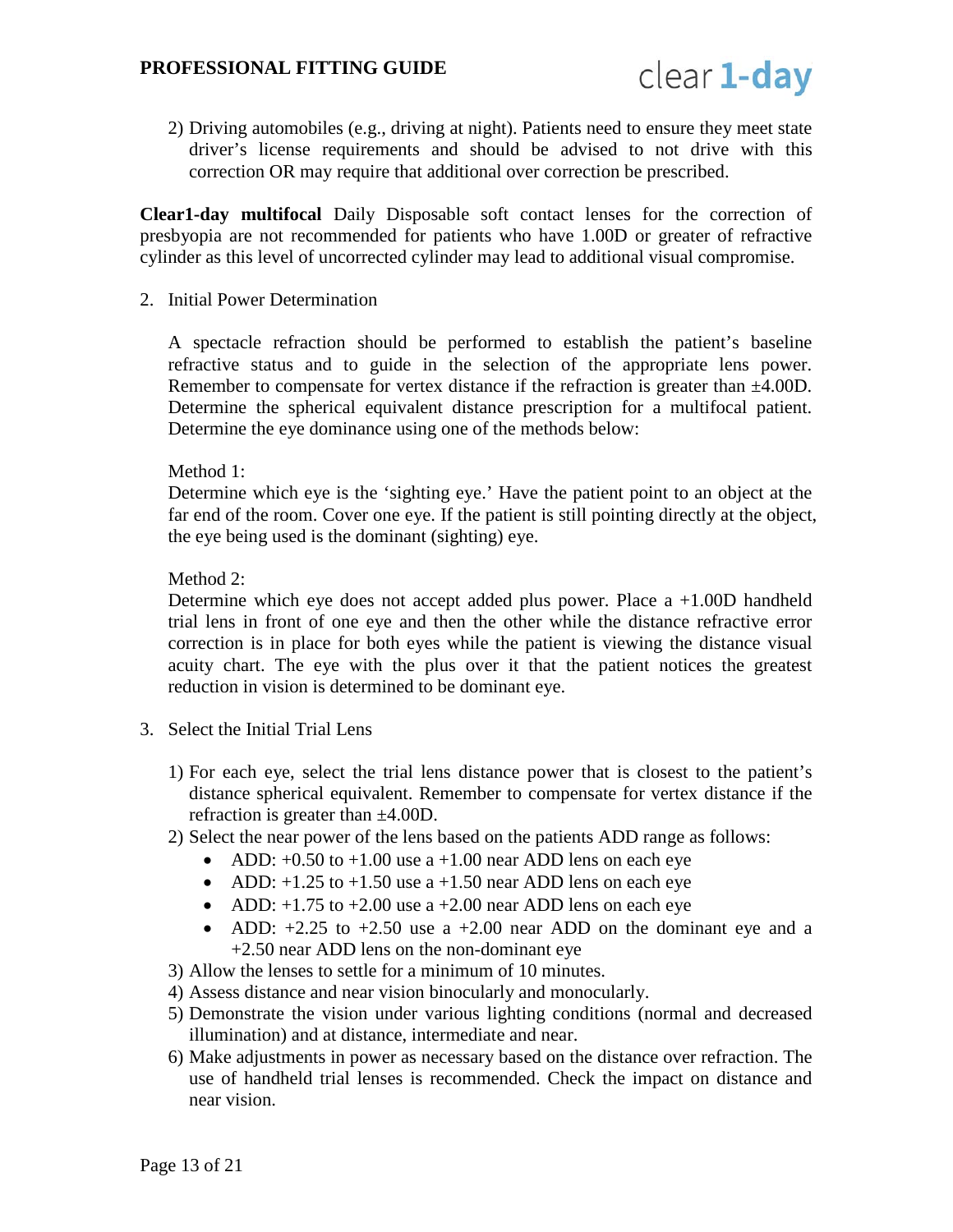

7) If vision is still unacceptable, make adjustments in power as necessary (see "Multifocal Troubleshooting" below). If distance and near vision are acceptable, perform a slit lamp examination to assess adequate fit (centration and movement). If fit is acceptable, dispense the lenses instructing the patient to return in one week for reassessment (see dispensing and follow up information in PATIENT MANAGEMENT).

#### 4. Multifocal Troubleshooting

1) Unacceptable Distance Vision:

Starting with 0.25 DS steps and dominant eye using handheld trial lens, determine the amount of additional plus or least minus over one or both eyes that improves distance vision without affecting near vision.

2) Unacceptable Near Vision:

Starting with 0.25DS steps and non-dominant eye using handheld trial lenses determine the most plus least minus over one or both eyes that improves near vision without affecting distance vision.

3) Tips for multifocal fitting

Careful patient selection and set correct expectation with them.

Use up to date most plus least minus vertex distance corrected best sphere prescription.

Adhere to manufactures suggested fitting guidelines.

Assess vision in good illumination and with real life scenarios.

Do not use phoropter or trial frame when assessing/ improving vision use handheld trial lenses.

Assess vision binocularly using handheld lenses.

Use 0.25 DS steps when altering lenses. It is unusual for more than 0.25DS changes to be needed.

Take care when adding additional minus power for distance vision so that near vision is not affected.

Always use the lowest ADD power possible to achieve acceptable near vision If patient is happy with visual acuity do not attempt to refine to best Snellen acuity as with spectacle refraction. The proviso being subjective assessment is clinically and professionally acceptable.

#### <span id="page-13-0"></span>MONOVISION FITTING GUIDELINES

1. Monovision Needs Assessment Patient Selection

For a good prognosis, the patient should have adequately corrected distance and near visual acuity in each eye. The amblyopic patient or the patient with significant astigmatism (greater than 1.50 diopter) in one eye may not be a good candidate for monovision with the **clear1-day (Hioxifilcon** A) **Daily Disposable Soft Contact Lens**.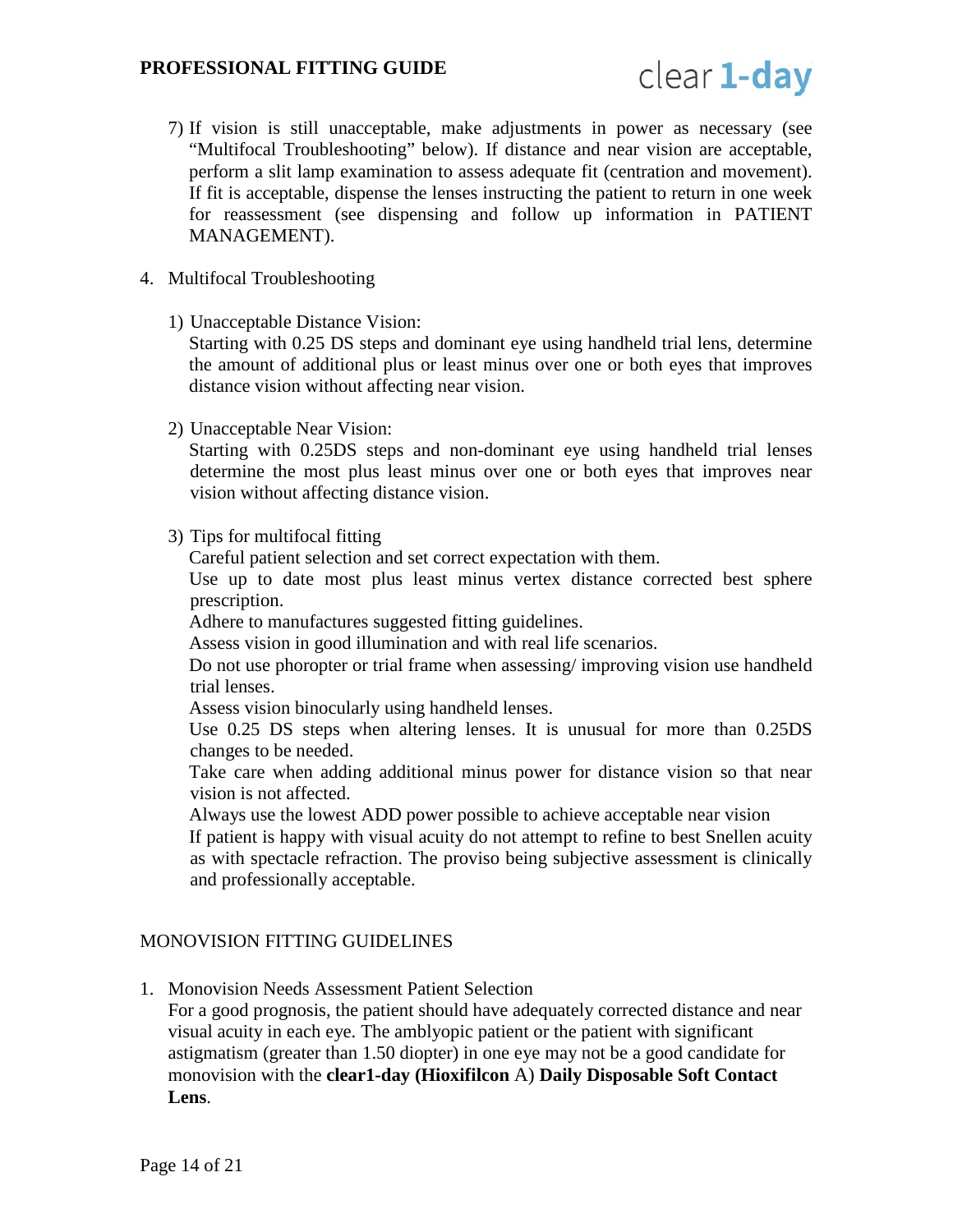

Occupational and environment visual demands should be considered. If the patient requires critical vision (visual acuity and stereopsis) it should be determined by trial whether this patient can function adequately with monovision. Monovision contact lens wear may not be optimal for such activities as:

- 1) visually demanding situations such as operating potentially dangerous machinery or performing other potentially hazardous activities; and
- 2) driving automobiles (e.g., driving at night). Patients who cannot pass their state driver's license requirements with monovision correction should be advised not to drive with this correction or may require that additional over-correction be prescribed.
- 2. Patient Education

All patients do not function equally well with monovision correction. Patients may not perform as well for certain tasks with this correction as they have with bifocal reading glasses. Each patient should understand that monovision, as well as other presbyopia contact lenses, or other alternative, can create a vision compromise that may reduce visual acuity and depth perception for distance and near tasks. During the fitting process it is necessary for the patient to realize the disadvantages as well as the advantages of clear near vision in straight ahead and upward gaze that monovision contact lenses provide.

3. Eye Selection

Generally, the non-dominant eye is corrected for near vision. The following test for eye dominance can be used.

1) Ocular Preference Determination Methods

Method 1 – Determine which eye is the "sight eye". Have the patient point to an object at the far end of the room. Cover one eye. If the patient is still pointing directly at the object, the eye being used is the dominant (sighting) eye.

Method 2 – Determine which eye will accept the added power with the latest reduction in vision. Place a trial spectacle near add lens in front of one eye and then the other while the distance refractive error correction is in place for both eyes. Determine whether the patient functions best with the near add lens over the right or left eye.

2) Refractive Error Method

For anisometropic corrections, it is generally best to fit the more hyperopic (less myopic) eye for distance and the more myopic (less hyperopic) eye for near.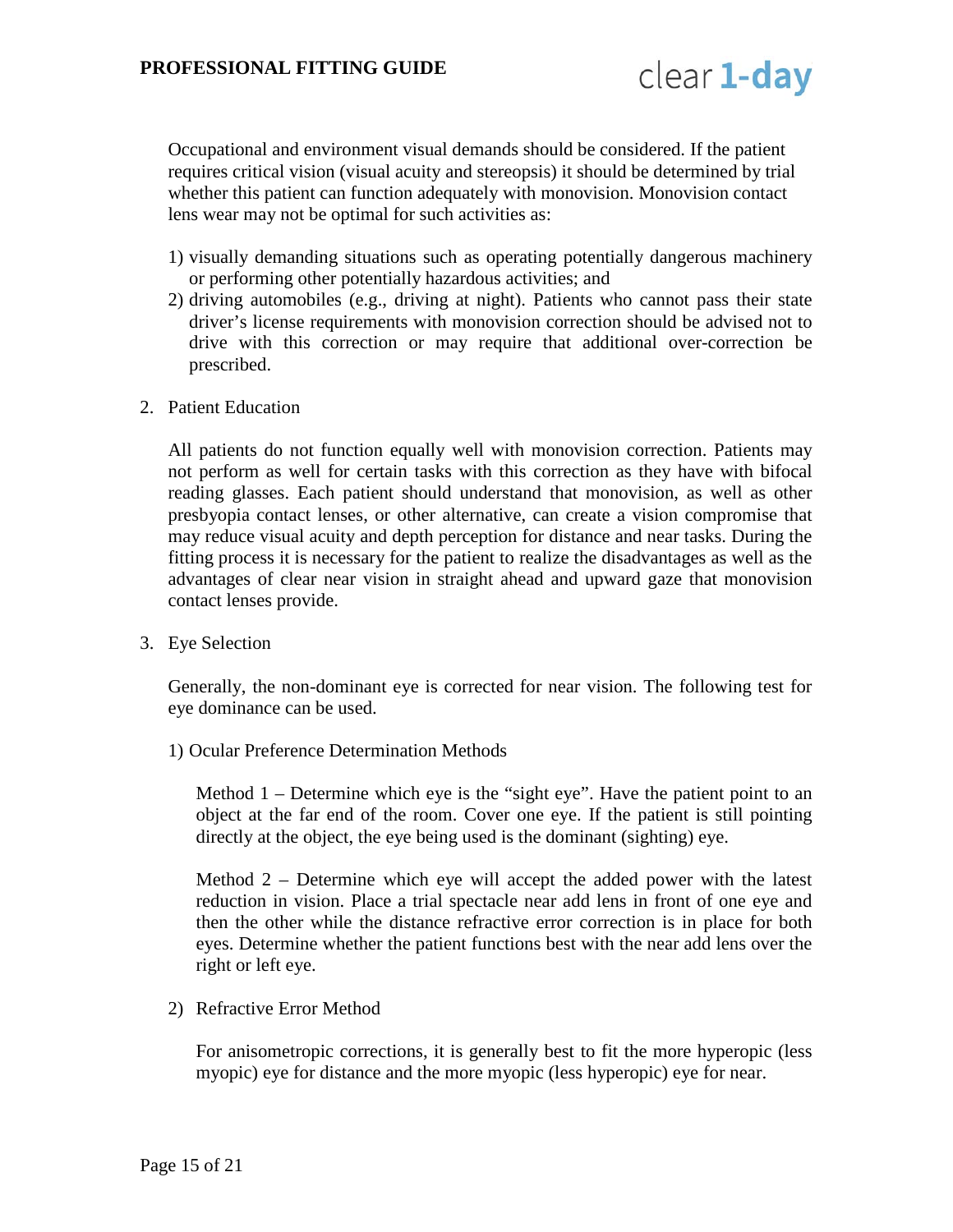

3) Visual Demands Method

Consider the patient's occupation during the eye selection process to determine the critical vision requirements. If a patient's gaze for near tasks is usually in one direction correct the eye on that side of near.

Example: A secretary who places copy to the left side of the desk will usually function best with the near lens on the left eye.

- 4. Special Fitting Consideration
	- 1) Unilateral Lens Correction:

There are circumstances where only one contact lens is required. As an example, an emmetropic patient would only require a near lens while a bilateral myope may require only a distance lens.

Example:

A presbyopia emmetropic patient who requires a +1.75 diopter add would have a +1.75 lens on the near eye and the other eye left without a lens.

A presbyopia patient requiring a +1.50 diopter add who is -2.50 diopter myopic in the right eye and -1.50 diopter myopic in the left eye may have the right eye corrected for distance and the left uncorrected for near.

2) Near Add Determination

Always prescribe the lens power for the near eye that provides optimal near acuity at the midpoint of the patient's habitual reading distance. However, when more than one power provides optical reading performance, prescribe the least plus (most minus) of the power.

3) Trial Lens Fitting

A trial fitting is performed in the office to allow the patient to experience monovision correction. Lenses are fit according to the directions in the general fitting guidelines and base curve selection described earlier in the guide.

Case history and standard clinical evaluation procedure should be used to determine the prognosis. Determine which eye is to be corrected for distance and which eye is to be corrected for near. Next determine the near add. With trial lenses of the proper power in place observe the reaction to this mode of correction.

Immediately after the correct power lenses are in place, walk across the room and have the patient look at you. Assess the patient's reaction to distance vision under these circumstances. Then have the patient look at familiar near objects such as a watch face of fingernails. Again, assess the reaction. As the patient continues to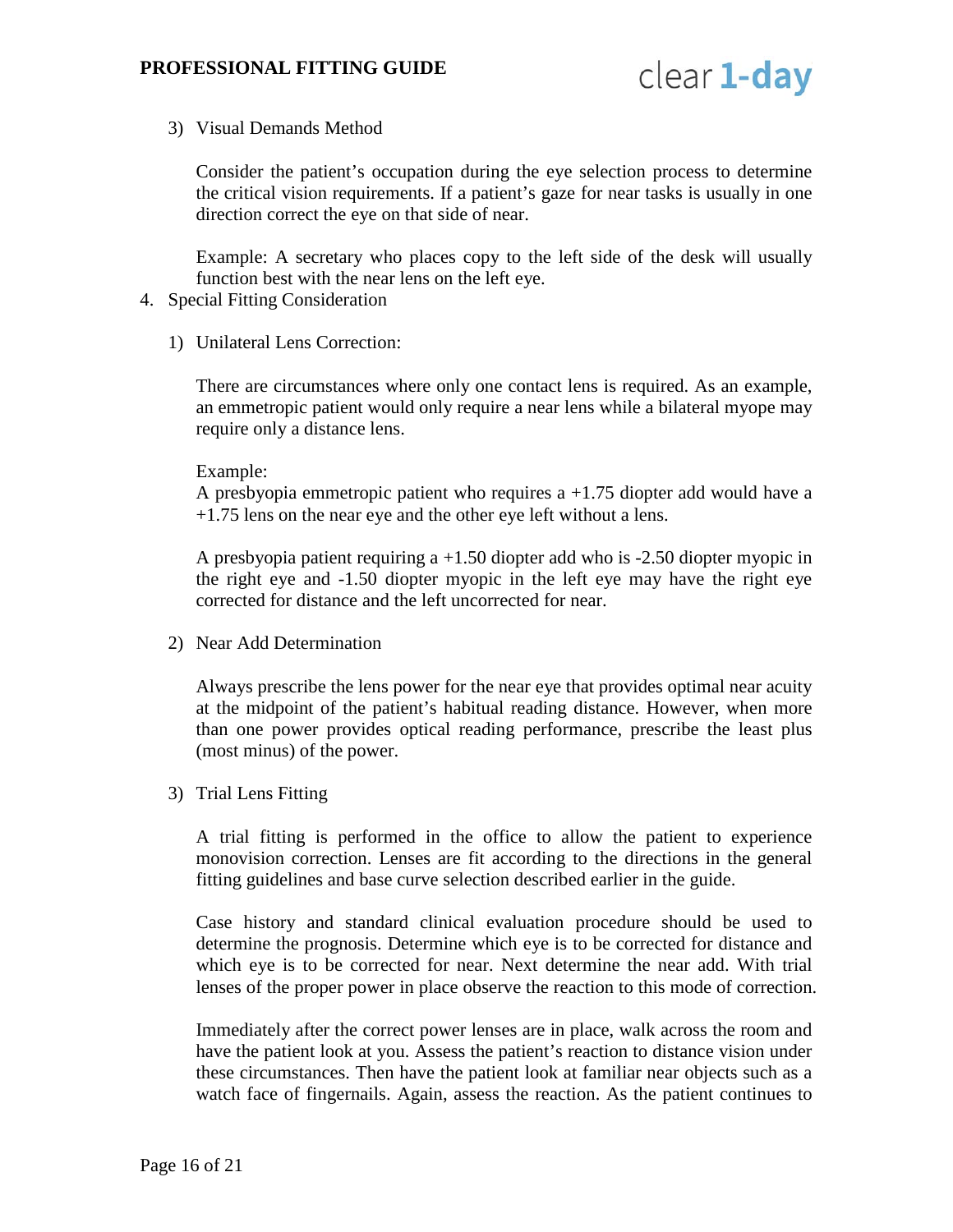

look around the room at both near and distance objects, observe the reactions. Only after these vision tasks are completed should the patient be asked to read print. Evaluate the patient's reaction to large print (e.g., typewritten copy) at first and then graduate to newsprint and finally smaller type sizes.

After the patient's performance under the above conditions are completed, tests of visual acuity and reading ability under conditions of moderately dim illumination should be attempted.

An initial unfavorable response in the office, while indicative of a guarded prognosis, should not immediately rule out a more extensive trial under the usual conditions in which a patient function.

4) Adaptation

Visually demanding situations should be avoided during the initial wearing period. A patient may at first experience some mild blurred vision, dizziness, headaches, and a feeling of slight imbalance. You should explain the adaptational symptoms to the patient. These symptoms may last for a brief minute or for several weeks. The longer these symptoms persist, the poorer the prognosis for successful adaptation.

To help in the adaptation process the patient can be advised to first use the lenses in a comfortable familiar environment such as in the home.

Some patients feel that automobile driving performance may not be optimal during the adaptation process. This is particularly true when driving at night. Before driving a motor vehicle, it may be recommended that the patient be a passenger first to make sure that their vision is satisfactory for operating an automobile. During the first several weeks of wear (when adaptation is occurring), it may be advisable for the patient to only drive during optimal driving conditions. After adaptation and success with these activities, the patient should be able to drive under other conditions with caution.

5) Other suggestions

The success of monovision technique may be further improved by having your patient follow the suggestions below:

- Having a third contact lens (distance power) to use when critical distance viewing is needed.
- Having a third contact lens (near power) to use when critical near viewing is needed.
- Having supplemental spectacles to wear over monovision contact lenses for specific visual tasks may improve the success of monovision correction. This is particularly applicable for those patients who cannot meet state licensing requirements with a monovision correction.
- Make sure of proper illumination when carrying out visual tasks.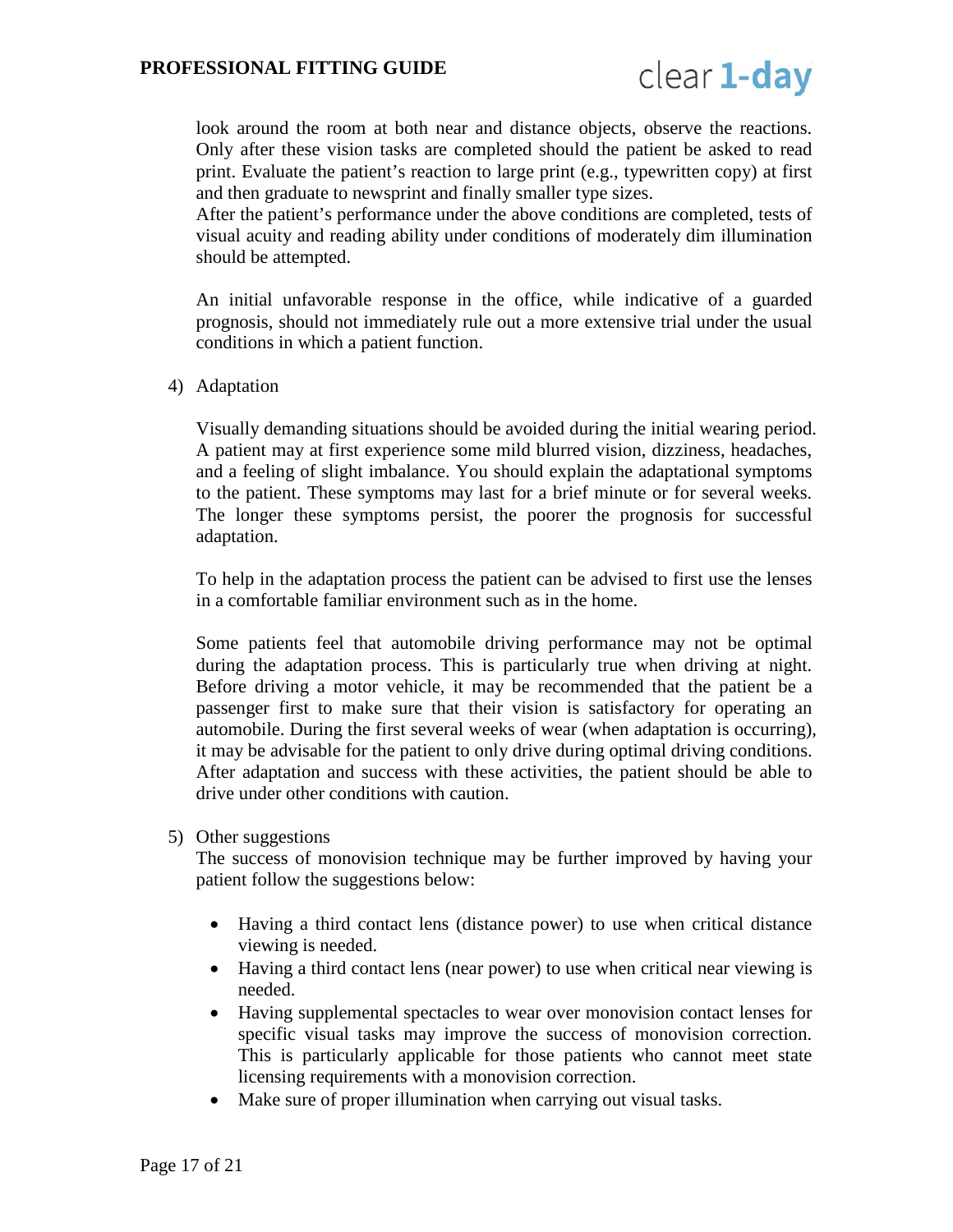

Success in fitting monovision can be improved by the following suggestions:

- Reverse the distance and near eyes if a patient is having trouble adapting.
- Refine the lens power if there is trouble with adaptation. Accurate lens power is critical for presbyopia patients.
- Emphasize the benefits of the clear near vision in straight-ahead and upward gaze with monovision.

The decision to fit a patient with a monovision correction is most appropriately left to the eyecare practitioner in conjunction with the patient after carefully considering the patient's needs.

#### <span id="page-17-0"></span>INSTRUCTIONS FOR MONOVISION WEARER:

- You should be aware that as with any type of lens correction, there are advantages and compromises to monovision contact lens therapy. The benefit of clear near vision in straight ahead and upward gaze that available with monovision may be accompanied by a vision compromise that may reduce your visual acuity and depth perception for distance and near tasks. Some patients have experienced difficulty adapting to it. Symptoms, such as mild blurred vision, dizziness, headaches, and a feeling of slight imbalance may last for a brief minute or for several weeks as adaptation takes place. The longer these symptoms persist, the poorer your prognosis for successful adaptation. You should avoid visually demanding situations during the initial adaptation period. It is recommended that you first wear these contact lenses in familiar situations, which are not visually demanding. For example, it might be better to be a passenger rather than a driver of an automobile during the first few days of lens wear. It is recommended that you only drive with monovision correction if you pass your state drivers licenses requirements with monovision correction.
- Some monovision patients will never be fully comfortable functioning under low levels of illumination, such as driving at night. If this happens, you may want to discuss with your eyecare practitioner having additional contact lenses prescribed so that both eyes are corrected for distance when sharp distance binocular vision is required.

If you require very sharp near vision during prolonged close work, you may want to have additional contact lens prescribed so that both eyes corrected for near when sharp near binocular vision is required.

• Some monovision patients require supplemental spectacles to wear over the monovision correction to provide the clearest vision for critical tasks. You should discuss this with your eyecare practitioner.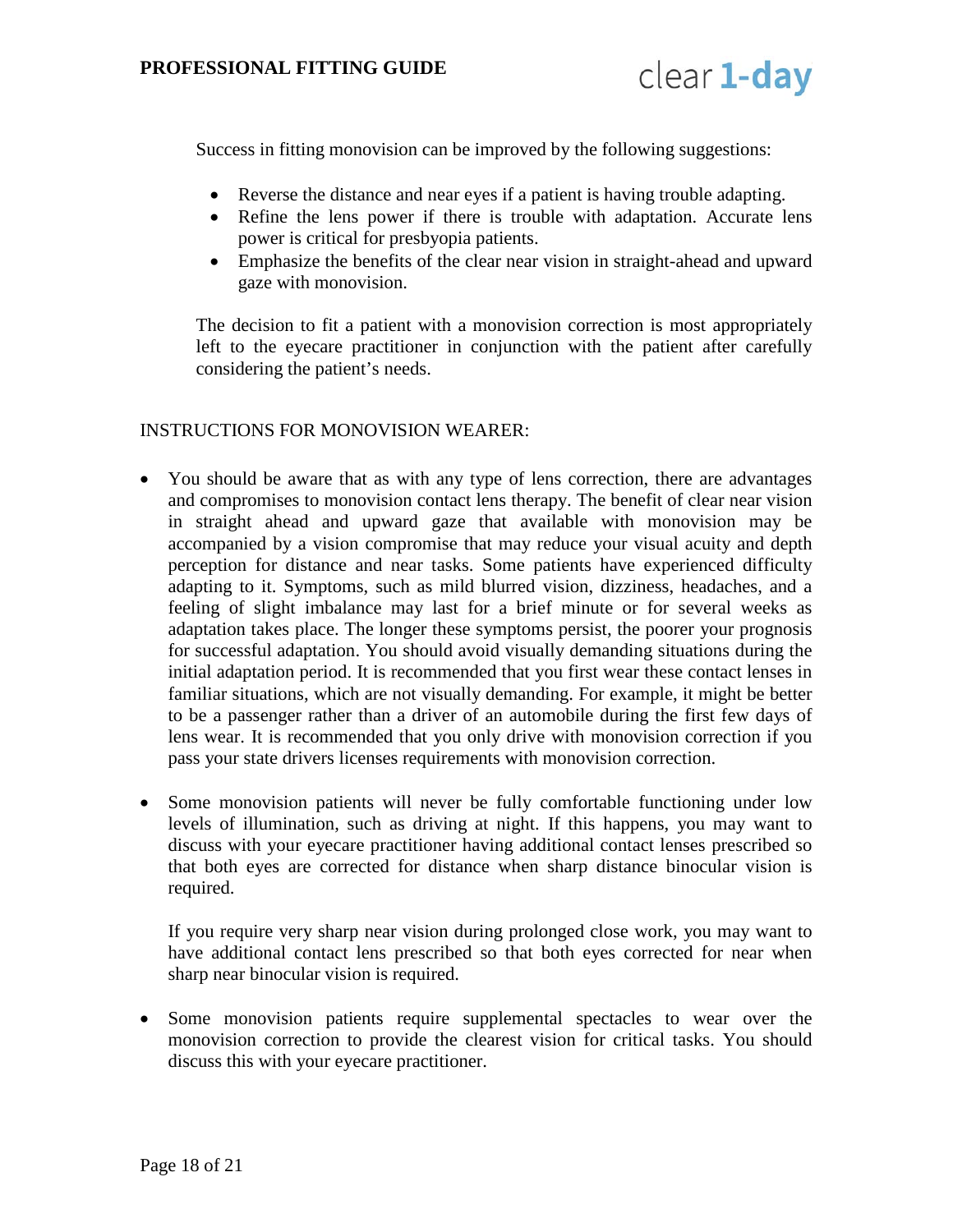

- It is important that you follow your eyecare practitioner's suggestions for adaptation to monovision contact lens therapy. You should discuss any concerns that you may have during and after the adaptation period.
- The decision to be fit with monovision correction is most appropriately left to the eyecare practitioner in conjunction with you, after carefully considering and discussing your needs.

At the follow up examinations, the patient should report good subjective quality of vision. Adaptation to the vision with **clear1-day (Hioxifilcon** A) **Daily Disposable Soft Contact Lens** should occur almost immediately and should definitely be reported within the first (1 week) follow-up visit. At these follow-up visits the eyecare practitioner should:

- 1) Check distance and near acuity with lens in place
- 2) Over-refract to verify lens prescription
- 3) Observe position of lens on the cornea. The lens should be centered and move on upward gaze and with blink.
- 4) Evert the lids to examine the tarsal conjunctiva and check for incidence of giant papillary conjunctivitis.
- 5) Remove the lens. Check corneal curvature. There should be no substantial changes in either meridian.
- 6) Perform a slit-lamp examination with and without Fluorescein. Check for corneal edema, corneal abrasion, vascularization, corneal infiltrates and perilimbal injection. Reinsert the lens only after all residual Fluorescein has dissipated from the eye.

#### <span id="page-18-0"></span>LENS HANDLING (IN-OFFICE CLEANING)

Wash and rinse hands thoroughly, making certain that all soap residues have been rinsed away before drying with a lint free towel. It is suggested to wet the lens while in the eye using wetting drops before removal. Always start with the right eye first in order to avoid mixing the lenses. When handling the lens, try to avoid touching the inside (concave) surface of the lens. It is possible, though not likely, that the lens might be inside out; therefore, check the lens by placing it on the index finger and examine its profile. If the edges of the lens tend to point outward, the lens is inside out. After removing the lens from its container assure that it is clean, clear, and wet.

Each **clear1-day (Hioxifilcon** A) **Daily Disposable Soft Contact Lens** is received in the eyecare practitioner's office in a sterile blister pack. To assure sterility the blister pack should not be opened until ready for use.

Upon removing the cover, the lens may be removed and is ready for use.

**Clear1-day (Hioxifilcon** A) **Daily Disposable Soft Contact Lens** are not reused in diagnostic procedures.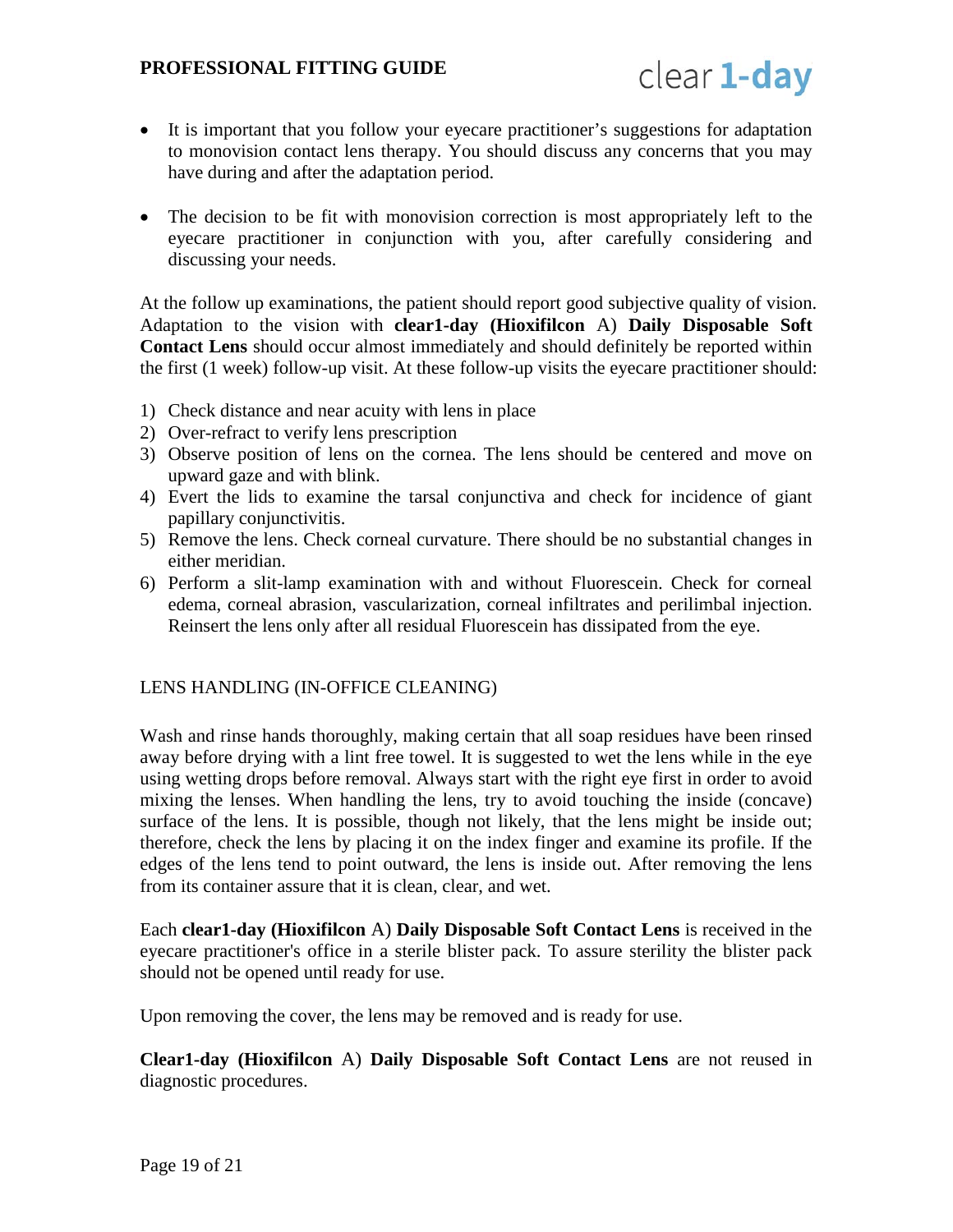

# <span id="page-19-0"></span>CLEANING:

The **clear1-day (Hioxifilcon** A) **Daily Disposable Soft Contact Lens** are designed as a Daily Disposable lens.

The lens is intended to be worn once and then discarded at the end of each wearing period. The patient should be instructed to start the next wearing period with a new lens. Emergency lens cleaning and disinfection is not recommended. The patient should be reminded to always have replacement lenses or back-up spectacles available

#### <span id="page-19-1"></span>RECCOMENDED WEARING SCHEDULE:

Close professional supervision is recommended to ensure safe and successful contact lens wear. If the patient complains of discomfort, decreased vision, ocular injection or corneal edema, the lens should be removed, and the patient scheduled for examination. The problem may be relieved by putting the patient on a different wearing schedule or possibly by refitting the lens.

Patients tend to overwear the lens initially. It is important not to exceed the wearing schedule. Regular check ups, as determined by the eyecare practitioner, are also extremely important. The maximum suggested wearing schedule for the **clear1-day (Hioxifilcon** A) **Daily Disposable Soft Contact Lens** is suggested below.

| $ -$<br>Δ<br>-         |  | $\overline{\phantom{0}}$ | ~ |                                                                            |
|------------------------|--|--------------------------|---|----------------------------------------------------------------------------|
| <u>н</u><br><b>IND</b> |  | ΙV                       |   | working hours<br>$\overline{\phantom{a}}$<br>.<br>$\overline{\phantom{0}}$ |

The **clear1-day (Hioxifilcon** A) **Daily Disposable Soft Contact Lens** is intended to be worn once and then discarded at the end of each wearing period. The patient should be instructed to start the next wearing period with a new lens.

#### <span id="page-19-2"></span>STORAGE CONDITIONS:

Store lenses between 23°C to 27°C.

#### <span id="page-19-3"></span>EMERGENCIES:

Emergency lens cleaning and disinfection is not recommended. The patient should be reminded to always have replacement lenses or back-up spectacles available.

The patient should be informed that if any chemical of any kind (household products, gardening solutions, laboratory chemicals, etc) are splashed into the eyes, the patient should: